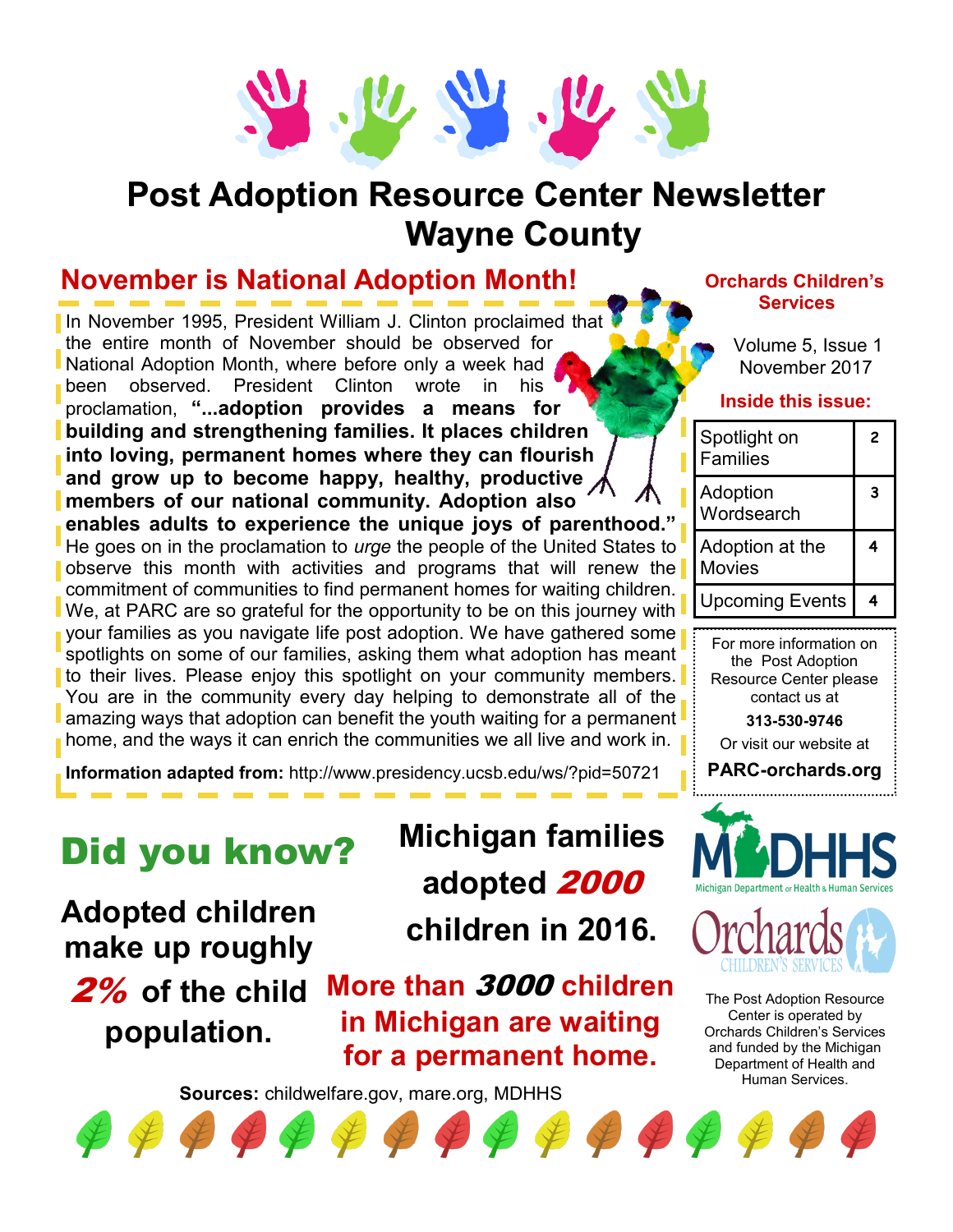# **t on our Far Meet the Poeder Family…**

When Mr. and Mrs. Poeder decided it was time for them to grow their family, they decided that adoption was the way they wanted to do it. Mrs. Poeder said that she knew right away they wanted kids—not babies. They were told after getting licensed it might be a while before they got a call. They were pleasantly surprised when it only took two weeks! Amaryah was 5 and Taegan was 8 when the Poeder's adopted them. When I asked Mrs. Poeder what adoption meant to her, she said that, **"Adoption made our family, made us who we are."** The Poeder family enjoys spending time together. The kids are now teenagers, Amaryah is 12 and Taegan is 15. When the family needs to get centered coming together to do something special usually helps them. Mrs. Poeder says that going out for a hike, volunteering, or taking their dogs for a walk helps them when things get overwhelming or hard. She also says, **"A good dance party never hurts."** Something that makes their family unique is that every year on their 'adoption day' the family celebrates by going to Chili's for lunch. It's a tradition that started when the parents told Amaryah and Taegan they would officially be adopted there. Mrs. Poeder home schools her kids, and does what she needs to in order to be an advocate for them. She wishes more people would consider adoption- and not always as a second option. She also encourages other parents that have adopted to utilize support groups because they are very helpful for her.



### **Meet the Estes Family…**

Mr. and Mrs. Estes came to foster care looking for a playmate for their biological son, Malcolm Xavier. They say that with a laugh, because they didn't realize then how much their lives would change once they became foster parents. After fostering for 20 years, and having 24 different children in their home the Estes family adopted 3 boys, Roy, age 19, Jeremiah, age 16 and Omarion, age 14. They also have guardianship for Malik, age 19. Mr. and Mrs. Estes are passionate about being involved in the community. They have had many trying times throughout the journey of adopting Jeremiah and Omarion who were adopted as siblings, but through it all they remain advocates for working with older children, especially boys. Both Mr. and Mrs. Estes have made being advocates as foster/adoptive parents a priority in their lives. They encourage other parents to take advantage of trainings offered in the community to understand the issues their kids might have. They also encourage family meetings and working together as a team, which they seem to have down to a science. When we asked them how they have stayed such a strong couple throughout the years, Mrs. Estes remarked, **"Pray a lot. Thank god when he's level 10 I'm not."** They give each other a lot of support. Mrs. Estes calls Mr. Estes, "Zman the superhero." In the end the Estes' are grateful for the children they have had in their home and even through the struggles and hard times, Mrs. Estes says, **"I will never say that I wouldn't consider adopting again."**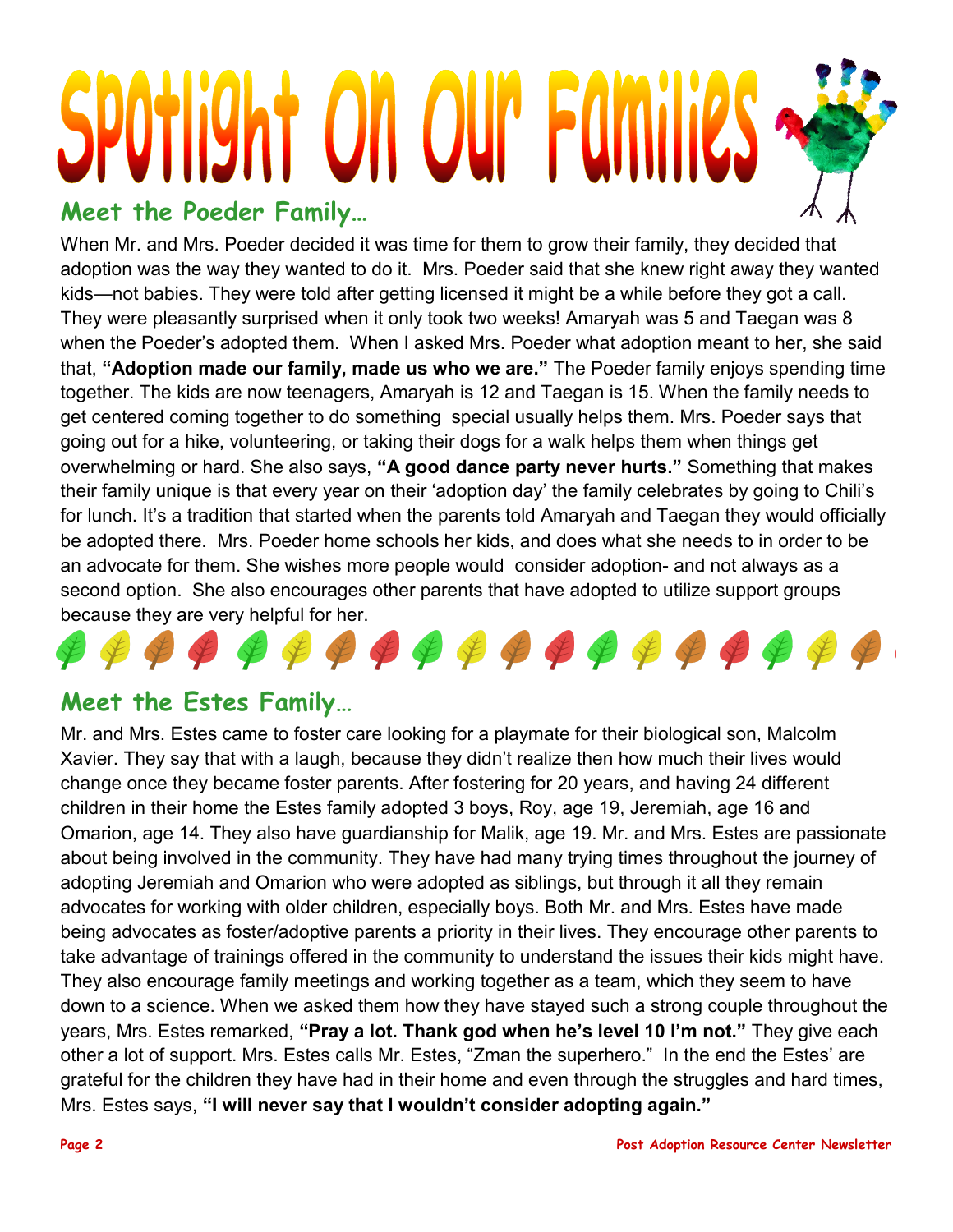### **Meet the Baumann Family…**

The Baumann family fostered children for 12 years before adopting 3 children, Kenny in  $9<sup>th</sup>$  grade, Jaden in  $6<sup>th</sup>$  and Matt in  $3<sup>rd</sup>$  grade. We sat down with Mr. and Mrs. Baumann to discuss how adoption has changed their lives and what it means to them. Mr. Baumann smiled and said that adoption means they, "got to have kids!" Mrs. Baumann said, "**As a couple it made us stronger**." Both parents agreed that the paperwork was not their favorite part of the process, but they love their unique family. One thing they love about their family is the diversity. Mr. and Mrs. Baumann are both Caucasian and raising children of three different races. The Baumann's discussed challenges and past hurts they have felt as they went through the process of foster care and eventually adoption. What they do want people to know is that in the end it's worth it. Mrs. Baumann said it best, "**There will be bad I'm sure with the good.-That's life.**" Mrs. Baumann commented on how she, Jaden and Kenny were all in the same hospital at the same time, long before they were brought together as a family. Jaden was in the NICU at the same time that Mrs. Baumann's mother was in the same hospital passing away. Mrs. Baumann says, "**It's just too much of a coincidence.**" Neither of them could imagine their life without their 3 beautiful children. Both parents beam with pride when they talk about their children, and say, "**That's my kid.**"

## ADOPTION WORDSEARCH  $\oint \oint \oint \oint \oint \oint \oint \oint$

I R B N U P H K E F H S B R W O X G E L Z E C I E F L E S D I W P G W P J F L X **ADOPTEE** W V U R Q R T R Q A Q J V W D H B E L Z **BROTHER** GEAJAPDYOYVAYHRCPIOD **CHILDREN** URMBOGGLCNJWUJNONMFF **FAMILY** WOJDHCCJIFRPLVHSEQLL H F A S L H T V T H Q F H S X D B S G B **FOREVER** K M M V C T D A M D C A S K E Q U N V A **GOTCHA** Q B H S R Y V E Q P L M U P N N I U L L **HOME** S O Z U H I F V L K B I B C B N P V Z H **HOPE** T C B Q K T V O S J K L H G C G B J I D U Q C H R B B L B L Q Y Y Q G E Y A O D **JOY** K X S R F E H R K O H M X Y J M I P B Y **LOVE** U F M U O I T J O E U Q I N U Y X F E I **PARENTS** Q O S Z C K G S W T X I P R P M W X D L **SISTER** R X D R M O R G I H H I J S L J Y E T Q X L U F T L F Q P S T E H O M E H V C H **UNDERSTANDING** K G T C G N I D N A T S R E D N U U Z R **UNIQUE**D V H P A R E N T S J E W I E A W Y W T I A P U N S R E Q W D P K Q U Q F S J S